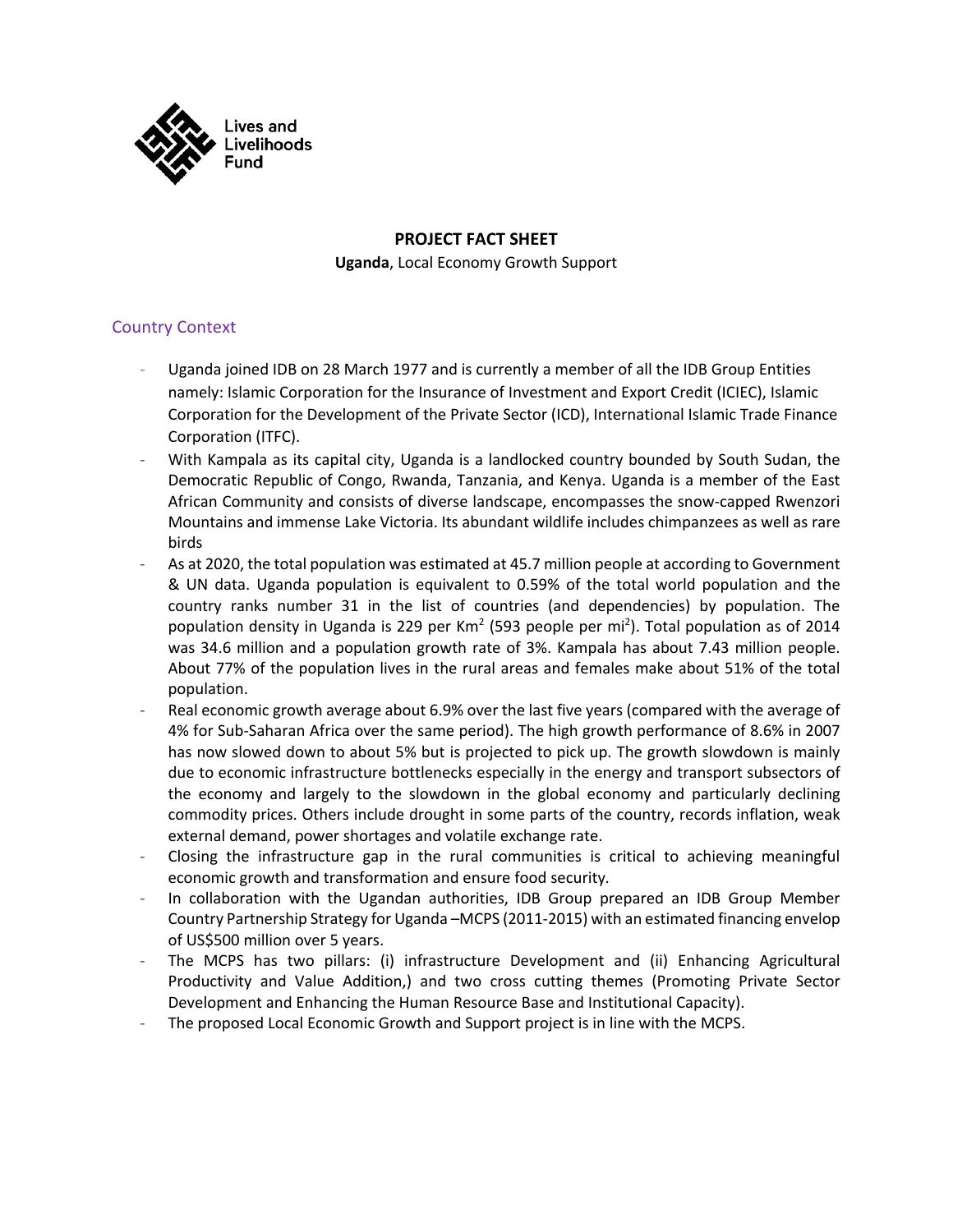

# Project Rationale

- The goal of the proposed project is to accelerate the achievement of IDB 10-year Strategic Development objectives and Sustainable Development Goals.
- The project will have vital contribution in alleviating poverty and reducing economic disparities in rural community.
- The specific objective is to improve livelihoods of farmers in the project districts by priority investments in rural infrastructure, crop and livestock production and productivity improvement, and access to Inclusive Economic Empowerment through Participative Microfinance.

# Project Objectives

- Develop smallholder farmers' incomes in targeted area through agriculture output increase
- Improving socio-economic environment of farmers
- Stimulate and promote economic growth at national and local levels
- Support commercialization of agriculture through increased production and productivity
- Designate land for agro-processing & agribusiness development
- Enhance accessibility of rural communities through expansion and rehabilitation of rural infrastructure
- Create employment opportunities for women and youth

# Project Components:

The project activities are based on the following components:

- ◆ Component A = Support to rural infrastructure for enhanced agriculture productivity and environmental conservation
	- Increase access to water for production & consumption for small scale farmers
	- Improve infrastructure for post-harvest handling & marketing through cooperatives
	- Enhance natural resource management for improved agriculture productivity
- ❖ Component B = Support to Household livelihood and Value Chain Development
	- Increase access to affordable and sustainable rural finance
	- Facilitate the adoption of improved agronomic/livestock practices as well as adoption of appropriate breakthrough technologies
- $\triangleleft$  Component C = Support to project management and coordination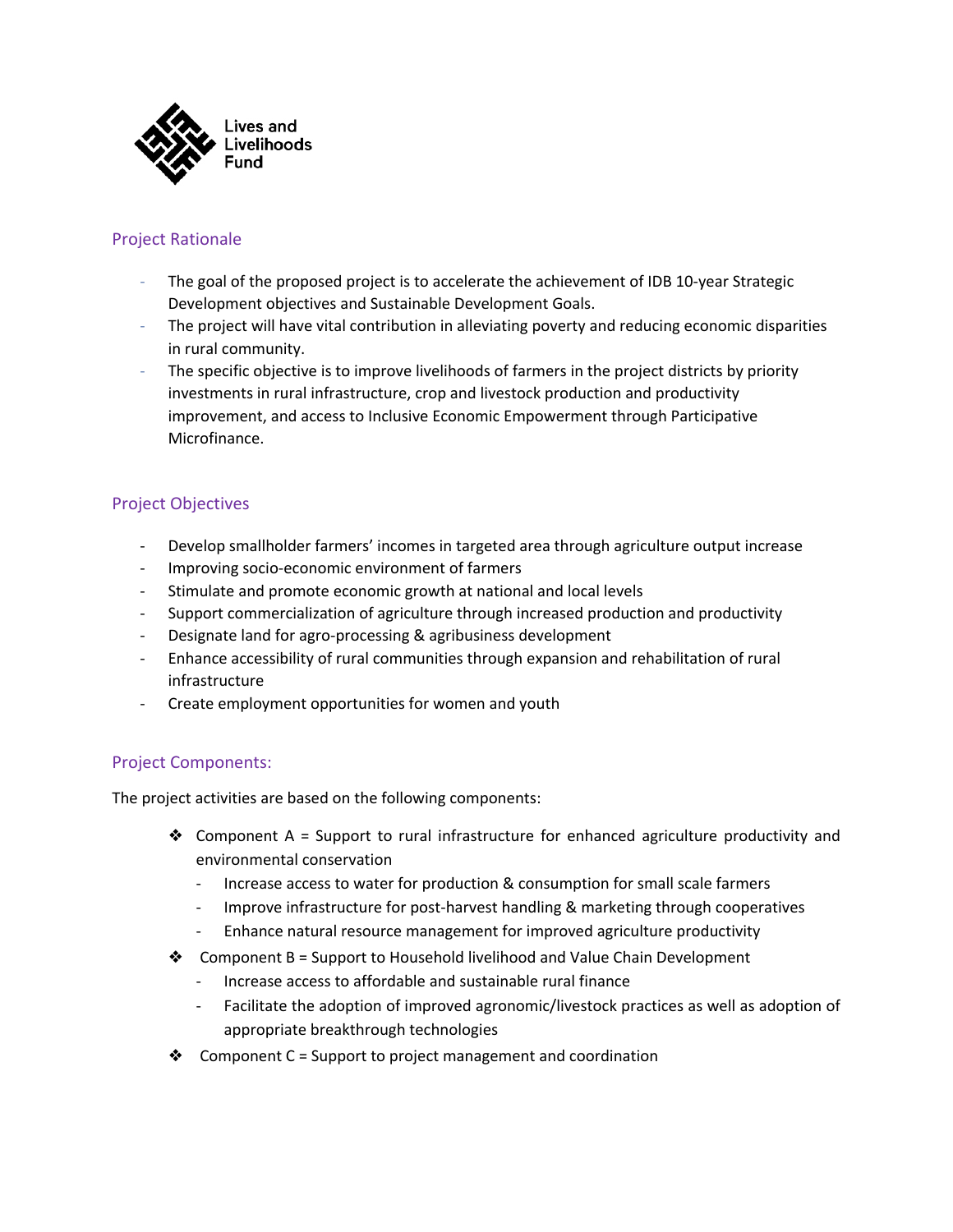

### **Key project information**

- **LLF Impact Committee Approval:** March 2017
- **LLF Financing:** \$33.0 million \$23.0 million, OCR \$10.0 million, grant
- **IDB:** \$10 million
- **Government co-financing:** \$4.80 million
- **Community contribution:** \$2.60 million
- Project duration: 5 years from date of project effectiveness
- **BED approval:** July 2017

#### **Expected Outcomes**

- The project's overall goal is to contribute to the achievement of sustainable Development Goals (SDG) (i) No Poverty; (ii) Zero Hunger; (vi) Clean Water and sanitation; (vii) Affordable and clean energy. The objective will be achieved through provision of water for production and consumption and the construction of basic rural and market infrastructure to increase household income for small rural farmers in the project areas.
- The specific objectives are to enhance agricultural production and productivity via development of water resources for both production and domestic use, value chain development, enhancing accessibility of rural communities through the expansion and rehabilitation of rural infrastructure, enhancing the strategic role of local community by supporting commercialization of agriculture and providing Islamic Micro-finance.
- The objective will be achieved through access to drinking water increased to 75% (baseline 2016: 64%); percentage of farmers using improved seeds increased by 30%; area covered by irrigation, improved agricultural inputs and agronomic practices to double crop yields increased by 10%; energy saving and renewable energy technologies use increased by 20%; and six agricultural commodity identified for value chain development.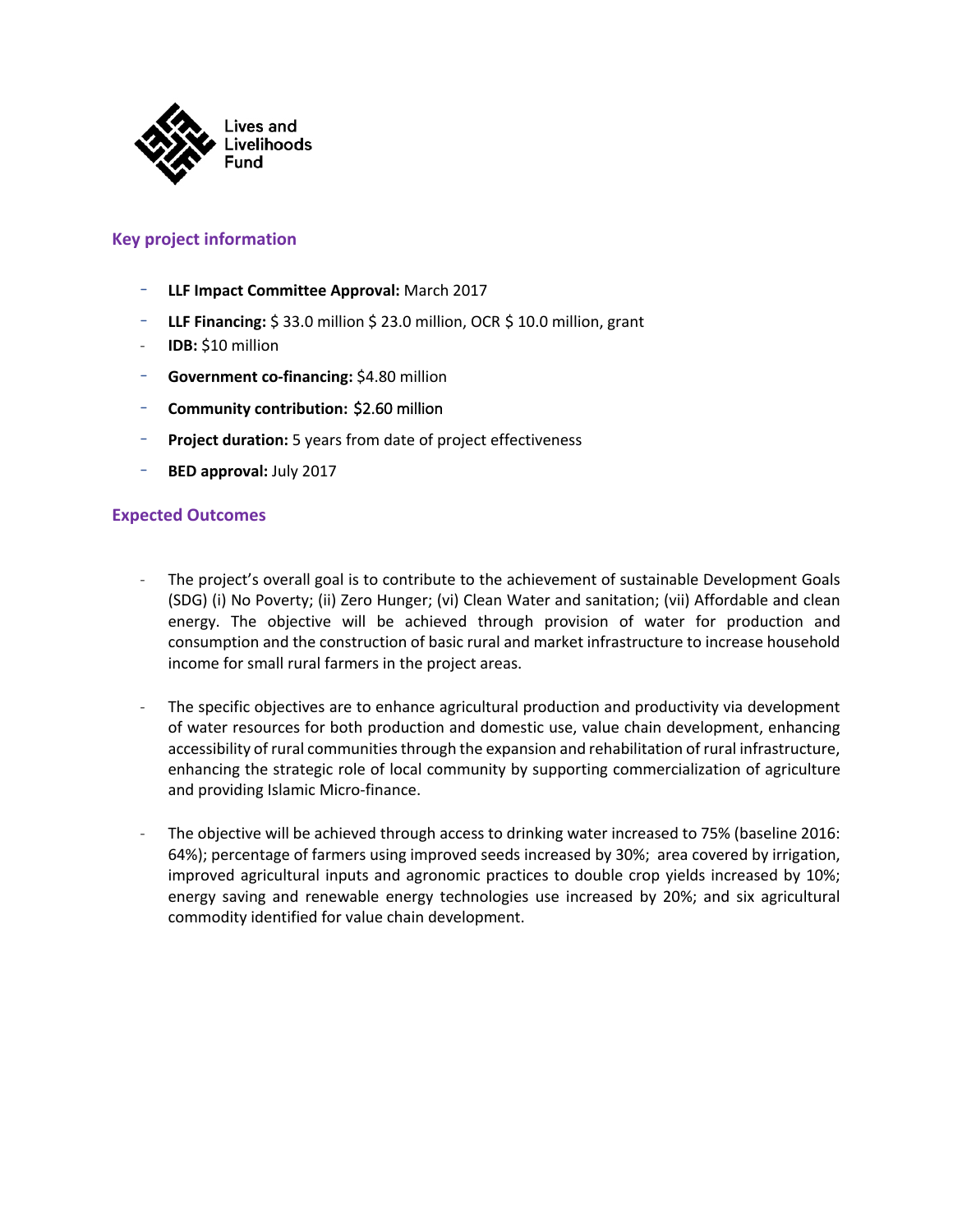

# **Benefits and impact**

- Improved seeds users increased by 30%
- Improved of livestock production by 25%
- Primary school enrolment increased by 25%
- Using of renewable energy technologies increased by 10%
- Delivery in health centers improved to 60% (Baseline: 43.5%)
- Access to drinking water increased to 75% (baseline 2016: 64%)
- Second community farm has so far benefitted 62 households organized in 7 farmer groups in Sanzi, Lukubo, Ssi Bukunnja in Bukwe District. In total, the groups have accessed 900 M for agricultural inputs, appropriate farm tools, machinery, irrigation system, and bulking of the habanero before export. The projected outreach is at least 210 households which will cover a total of 1,680 individual beneficiaries.
	- LEGS core focus areas for component B have so far benefitted local communities in the following areas;
- Support to 65 rural based women groups for animal fattening/ rearing, and various economic activities
- Funding to 105 VSLAs for onward lending to members involved in various agricultural produce.
- Financing for acquisition of 729 Farm Tools and Equipment acquired for farmers
- Enhancing agriculture and livestock production through creation of 4,299 employment opportunities as at 2021.
- Improving fishing sector productivity through provision of appropriate inputs and technologies for value chain enhancement.

# **Strategic Institutions, departments and services**

- The GoU (Ministry of Finance, Planning and Economic Development
- Ministry of Local Government (MoFPED)
- The Microfinance Support Centre Limited (MSC)
- Millennium Promise Alliance
- District Local Governments in 17 districts

#### **Donor Partners**

● **Abu Dhabi Fund for Development (ADFD)**

The Abu Dhabi Fund for Development (ADFD) is an aid agency established by the government of Abu Dhabi in 1971. ADFD aims to help developing countries to achieve sustainable socio-economic growth;